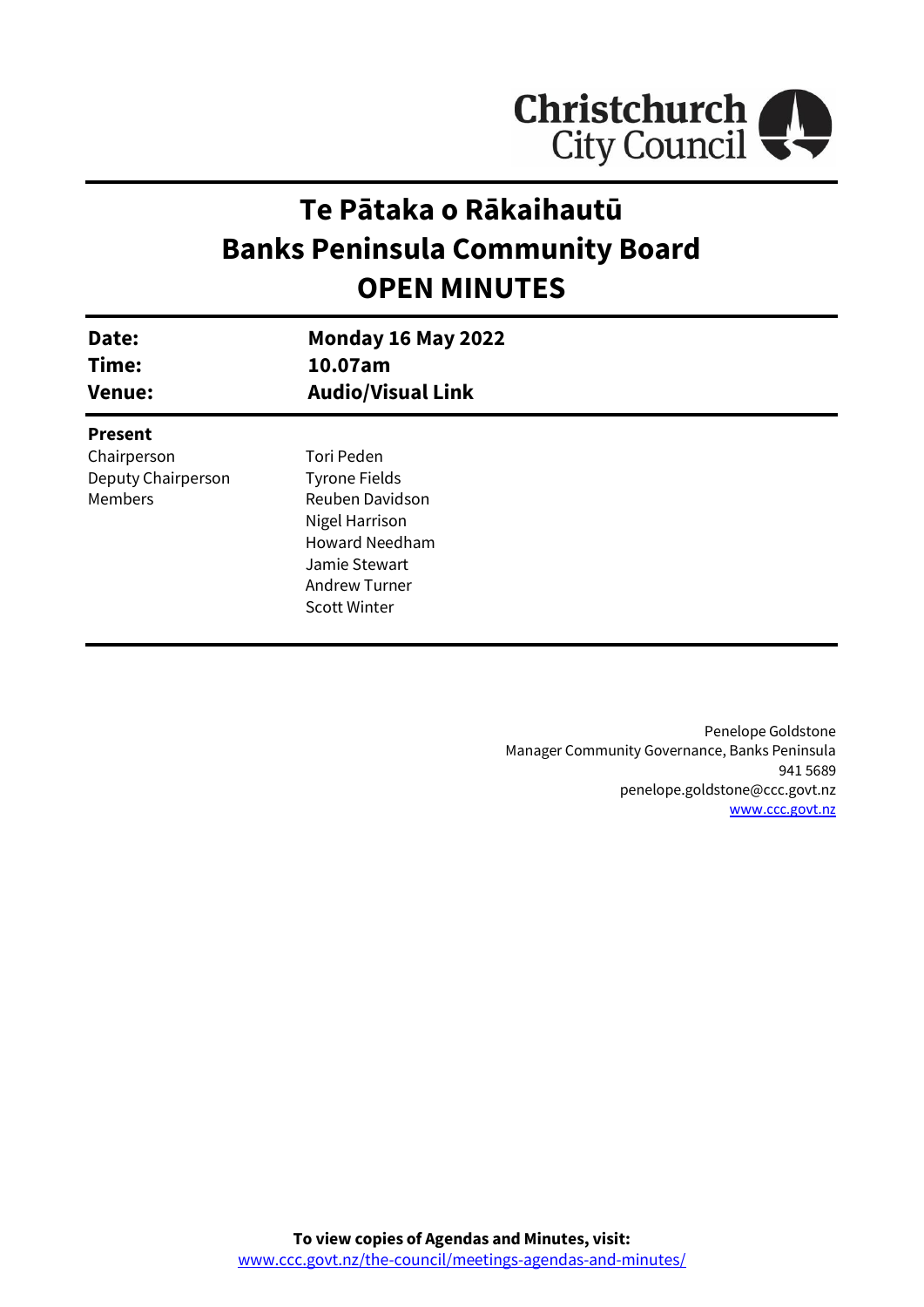

- **Part A Matters Requiring a Council Decision**
- **Part B Reports for Information**
- **Part C Decisions Under Delegation**

**Secretarial Note**: It is noted that this meeting was held via audio/video link on the Zoom platform due to the country being under the Covid-19 Protection Framework (the Traffic Alert System at Orange) on the date the meeting was scheduled. These minutes provide a written summary of the meeting proceedings.

### **Karakia Tīmatanga**: Reuben Davidson

The agenda was dealt with in the following order.

### **1. Apologies Ngā Whakapāha**

### **Part C Community Board Decision**

No apologies were received.

### **2. Declarations of Interest Ngā Whakapuaki Aronga**

### **Part B**

There were no declarations of interest recorded.

### **3. Confirmation of Previous Minutes Te Whakaāe o te hui o mua**

### **Part C**

### **Community Board Resolved BKCB/2022/00026**

That the minutes of Te Pātaka o Rākaihautū Banks Peninsula Community Board meeting held on Monday, 11 April 2022 be confirmed.

Reuben Davidson/Tyrone Fields **Carried**

### **4. Public Forum Te Huinga Whānui**

### **Part B**

**4.1 Heritage Value of Wastewater Site - Robinsons Bay Residents & Ratepayers Association** Sue Church, Lee Robinson and Suky Thompson spoke to the Board on behalf of the Robinsons Bay Residents and Ratepayers Association regarding the heritage and archaeological significance of land in Robinsons Bay, some of which Council is planning to use for wastewater irrigation.

The Association was asking for the part of the land with heritage values to be protected, and entrusted to the community in perpetuity.

### **Part B**

That Te Pātaka o Rākaihautū Banks Peninsula Community Board: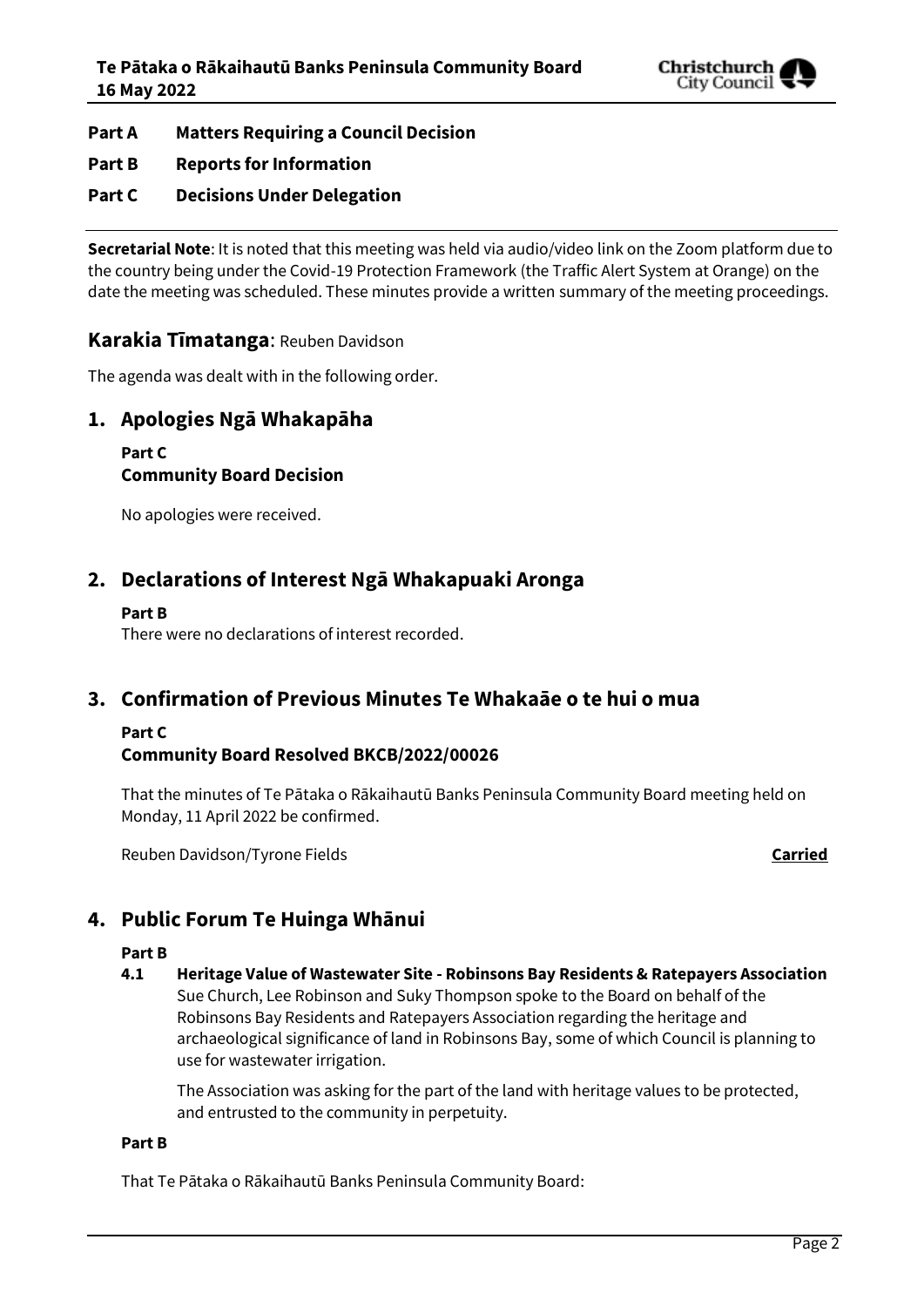

- 1. Refers the issues raised in the presentation to staff for comment and report back to the Board, as part of an upcoming briefing.
- 2. Thanks Sue, Lee and Suky for their presentation.

### **Attachments**

- A Heritage Area [⇨](../../../RedirectToInvalidFileName.aspx?FileName=BKCB_20220516_MAT_7661.PDF#PAGE=3)
- B Significance of Robinsons Bay Sawmill Site **[⇨](../../../RedirectToInvalidFileName.aspx?FileName=BKCB_20220516_MAT_7661.PDF#PAGE=5)</u>**
- C Robinsons Bay Sawmill Assessment [⇨](../../../RedirectToInvalidFileName.aspx?FileName=BKCB_20220516_MAT_7661.PDF#PAGE=17)

The meeting adjourned at 10.32am to address a technical issue. The meeting reconvened at 10.35am

### **4.2 Akaroa Civic Trust, Annual Plan Submission - Victoria Andrews**

Victoria Andrews spoke to the Board on behalf of the Akaroa Civic Trust regarding the Trust's Annual Plan 2022/23 submission to the Council.

The Board asked questions about the status of the Britomart Memorial Reserve and its management going forward.

### **Part B**

That Te Pātaka o Rākaihautū Banks Peninsula Community Board:

- 1. Requests that staff provide an update on the status of the Draft Britomart Memorial Landscape Plan.
- 2. Thanks Victoria for her deputation.

### **Attachments**

A Akaroa Civic Trust - 2022 Annual Plan Presentation **o** 

### **5. Deputations by Appointment Ngā Huinga Whakaritenga**

### **Part B**

There were no deputations by appointment.

### **6. Presentation of Petitions Ngā Pākikitanga**

### **Part B**

There was no presentation of petitions.

## **7. Banks Peninsula Speed Limit Review- State Highway 75 Side Roads Board Comment**

Council staff member Andrew Hensley was joined by James Caygill from Waka Kotahi New Zealand Transport Agency to present the report on the proposed speed limit changes for Council roads which link onto the highway.

The Board took the opportunity to ask questions about the speed review carried out by Waka Kotahi on State Highway 75 (Christchurch to Akaroa Road) and State Highway 74 (Norwich Quay).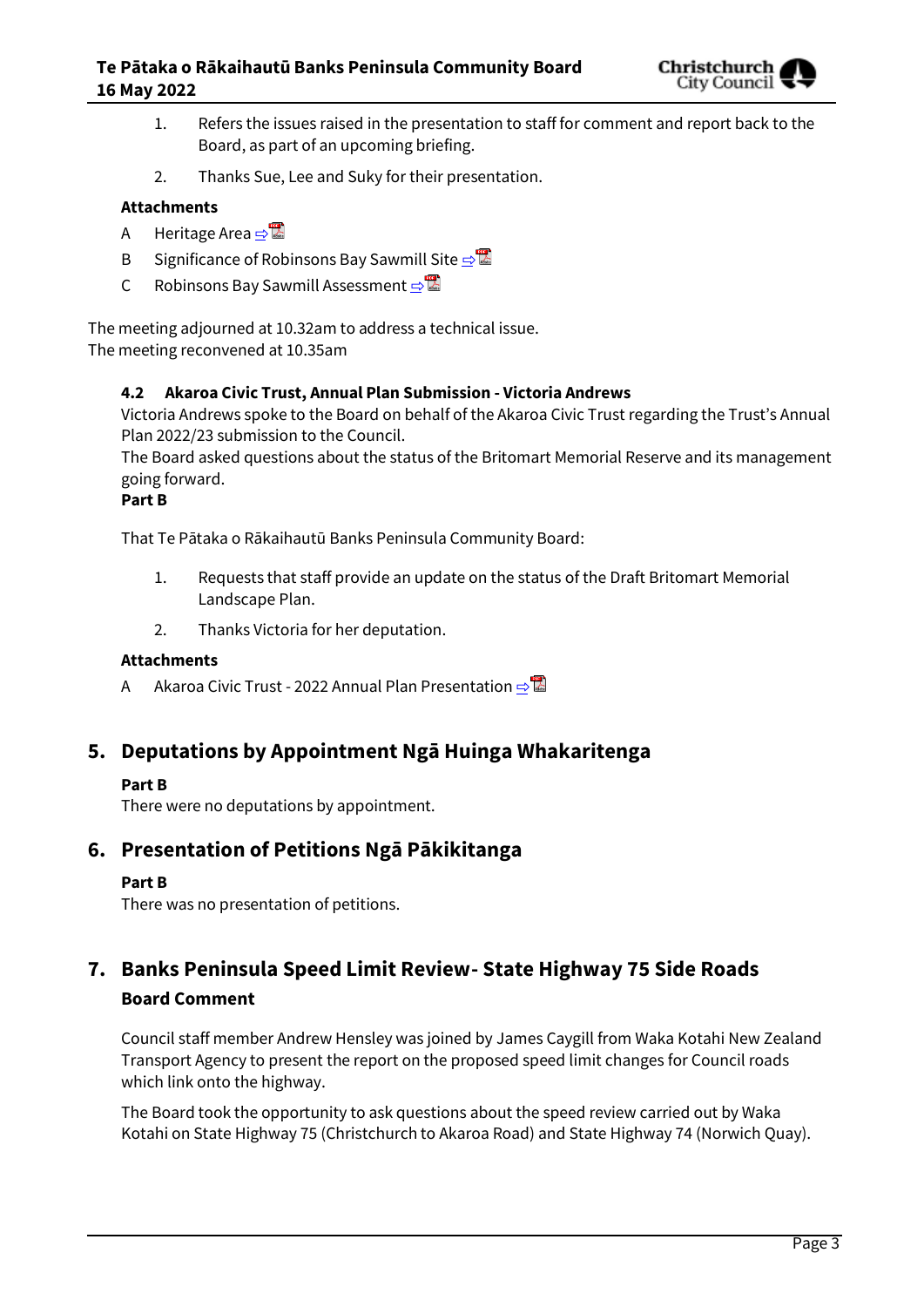

### **Community Board Decided BKCB/2022/00027**

### **(Original officer recommendation accepted without change)**

### **Part A**

That Te Pātaka o Rākaihautū Banks Peninsula Community Board recommends that the Council:

- 1. Approve, pursuant to Part 4 Section 27 of the Christchurch City Council Traffic and Parking Bylaw and the Land Transport Rule: Setting of Speed Limits 2017, that the speeds on the following roads be revoked and set as listed below in clauses 1- 11 and indicated in the **File Link**: [https://gis.ccc.govt.nz/portal/apps/webappviewer/index.html?id=fa1db742b1d94e37b3](https://aus01.safelinks.protection.outlook.com/?url=https%3A%2F%2Fgis.ccc.govt.nz%2Fportal%2Fapps%2Fwebappviewer%2Findex.html%3Fid%3Dfa1db742b1d94e37b3d8e1ee768e2f47&data=04%7C01%7CAndrew.Hensley%40ccc.govt.nz%7Cc42a6d72a2674c16166b08d99ffc99eb%7C45c97e4ebd8d4ddcbd6e2d62daa2a011%7C0%7C0%7C637716729520846658%7CUnknown%7CTWFpbGZsb3d8eyJWIjoiMC4wLjAwMDAiLCJQIjoiV2luMzIiLCJBTiI6Ik1haWwiLCJXVCI6Mn0%3D%7C1000&sdata=OZDXxq0bNx6GVWubkN5Yxieeh5wzrpqjimF7DKRkFLE%3D&reserved=0) [d8e1ee768e2f47](https://aus01.safelinks.protection.outlook.com/?url=https%3A%2F%2Fgis.ccc.govt.nz%2Fportal%2Fapps%2Fwebappviewer%2Findex.html%3Fid%3Dfa1db742b1d94e37b3d8e1ee768e2f47&data=04%7C01%7CAndrew.Hensley%40ccc.govt.nz%7Cc42a6d72a2674c16166b08d99ffc99eb%7C45c97e4ebd8d4ddcbd6e2d62daa2a011%7C0%7C0%7C637716729520846658%7CUnknown%7CTWFpbGZsb3d8eyJWIjoiMC4wLjAwMDAiLCJQIjoiV2luMzIiLCJBTiI6Ik1haWwiLCJXVCI6Mn0%3D%7C1000&sdata=OZDXxq0bNx6GVWubkN5Yxieeh5wzrpqjimF7DKRkFLE%3D&reserved=0)
- 2. Motukarara
	- a. Revoke the existing permanent speed limit of 100 kilometres per hour on Park Hill Road commencing at its intersection with Gebbies Pass Road and extending in a north westerly direction to its boundary with Selwyn District Council.
	- b. Approve that the permanent speed on Park Hill Road commencing at its intersection with Gebbies Pass Road and extending in a north westerly direction to its boundary with Selwyn District Council be set at 60 kilometres per hour.
	- c. Revoke the existing permanent speed limit of 100 kilometres per hour on Park Hill Road commencing at its intersection with Gebbies Pass Road and extending in a south easterly direction to its intersection with Christchurch Akaroa Road (SH75).
	- d. Approve that the permanent speed limit on Park Hill Road commencing at its intersection with Gebbies Pass Road and extending in a south easterly direction to its intersection with Christchurch Akaroa Road (SH75) be set at 80 kilometres per hour.
	- e. Revoke the existing permanent speed limit of 100 kilometres per hour on Gebbies Pass Road commencing at its intersection with Christchurch Akaroa Road (SH75) and extending in a northerly direction to its intersection with Park Hill Road.
	- f. Approve that the permanent speed limit on Gebbies Pass Road commencing at its intersection with Christchurch Akaroa Road (SH75) and extending in a northerly direction to its intersection with Park Hill Road be set at 80 kilometres per hour.
	- g. Revoke the existing permanent speed limit of 100 kilometres per hour on Seabridge Road commencing at its intersection with Christchurch Akaroa Road (SH75) and extending in westerly direction to its boundary with Selwyn District Council.
	- h. Approve that the permanent speed limit on Seabridge Road commencing at its intersection with Christchurch Akaroa Road (SH75) and extending in westerly direction to its boundary with Selwyn District Council be set at 80 kilometres per hour.
	- i. Revoke the existing permanent speed limit of 100 kilometres per hour on Graylees Road (entire length).
	- j. Approve that the permanent speed limit on Graylees Road (entire length) be set at 80 kilometres per hour.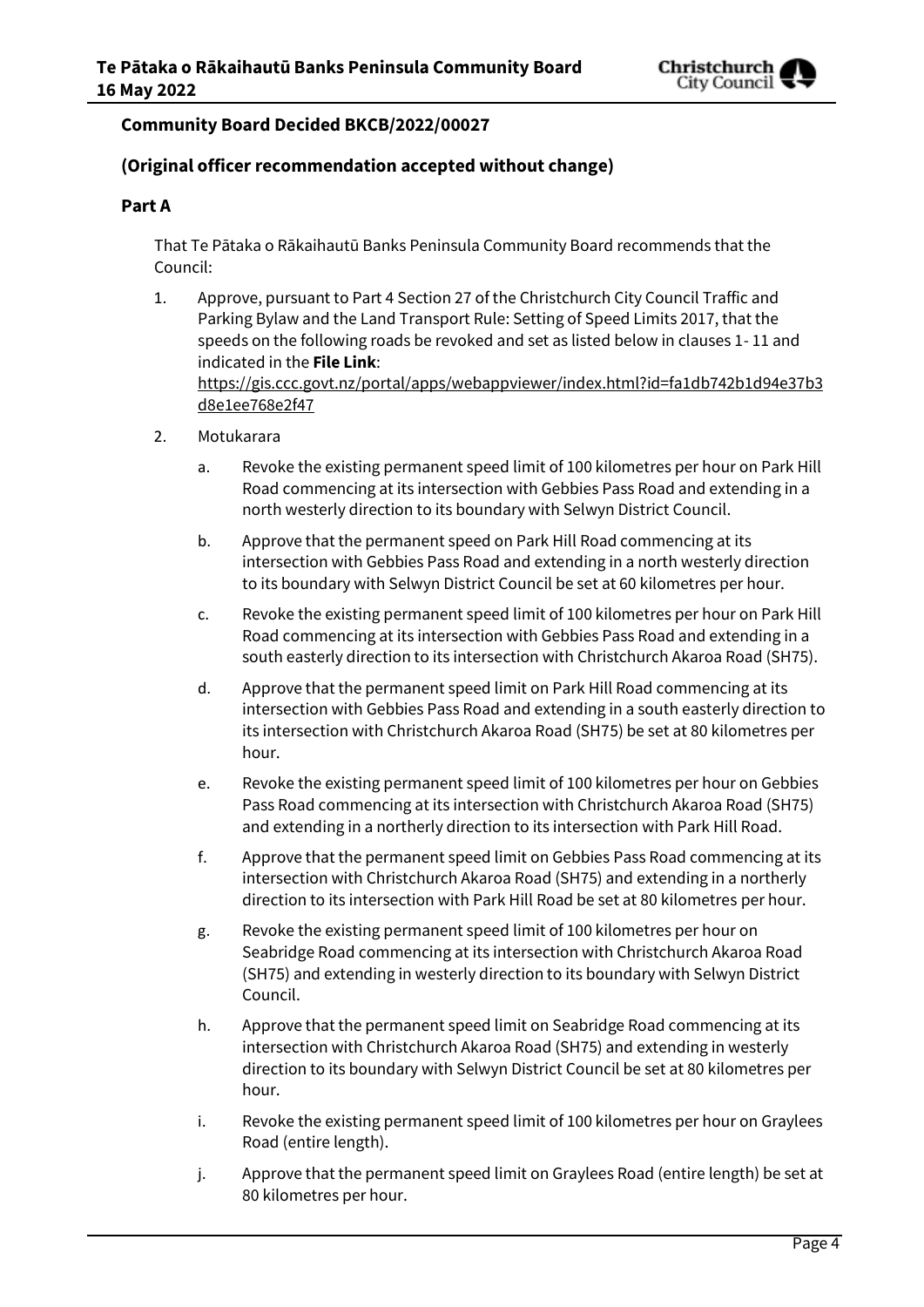

| 3. | Kaituna  |                                                                                                                    |  |  |
|----|----------|--------------------------------------------------------------------------------------------------------------------|--|--|
|    | a.       | Revoke the existing permanent speed limit of 100 kilometres per hour on Kaituna<br>Valley Road (entire length).    |  |  |
|    | b.       | Approve that the permanent speed limit on Kaituna Valley Road (entire length) be<br>set at 60 kilometres per hour. |  |  |
|    | c.       | Revoke the existing permanent speed limit of 100 kilometres per hour on<br>Parkinsons Road (entire length).        |  |  |
|    | d.       | Approve that the permanent speed limit on Parkinsons Road (entire length) be set<br>at 60 kilometres per hour.     |  |  |
|    | e.       | Revoke the existing permanent speed limit of 100 kilometres per hour on Okana<br>Road (entire length).             |  |  |
|    | f.       | Approve that the permanent speed limit on Okana Road (entire length) be set at<br>60 kilometres per hour.          |  |  |
|    | g.       | Revoke the existing permanent speed limit of 100 kilometres per hour on Turrells<br>Road (entire length).          |  |  |
|    | h.       | Approve that the permanent speed limit on Turrells Road (entire length) be set at<br>80 kilometres per hour.       |  |  |
|    | i.       | Revoke the existing permanent speed limit of 100 kilometres per hour on Prices<br>Valley Road (entire length).     |  |  |
|    | j.       | Approve that the permanent speed limit on Prices Valley Road (entire length) be<br>set at 60 kilometres per hour.  |  |  |
|    | k.       | Revoke the existing permanent speed limit of 100 kilometres per hour on Birdlings<br>Road (entire length).         |  |  |
|    | Ι.       | Approve that the permanent speed limit on Birdlings Road (entire length) be set at<br>80 kilometres per hour.      |  |  |
| 4. |          | Little River                                                                                                       |  |  |
|    | a.       | Revoke the existing permanent speed limit of 60 kilometres per hour on Morrisons<br>Road (entire length).          |  |  |
|    | b.       | Approve that the permanent speed on Morrisons Road (entire length) be set at 50<br>kilometres per hour.            |  |  |
|    | c.       | Revoke the existing permanent speed limit of 60 kilometres per hour on Barclays<br>Road (entire length).           |  |  |
|    | d.       | Approve that the permanent speed limit on Barclays Road (entire length) be set at<br>50 kilometres per hour.       |  |  |
| 5. | Cooptown |                                                                                                                    |  |  |
|    | a.       | Revoke the existing permanent speed limit of 70 kilometres per hour on Ribble<br>Street (entire length).           |  |  |

b. Approve the permanent speed limit on Ribble Street (entire length) be set at 60 kilometres per hour.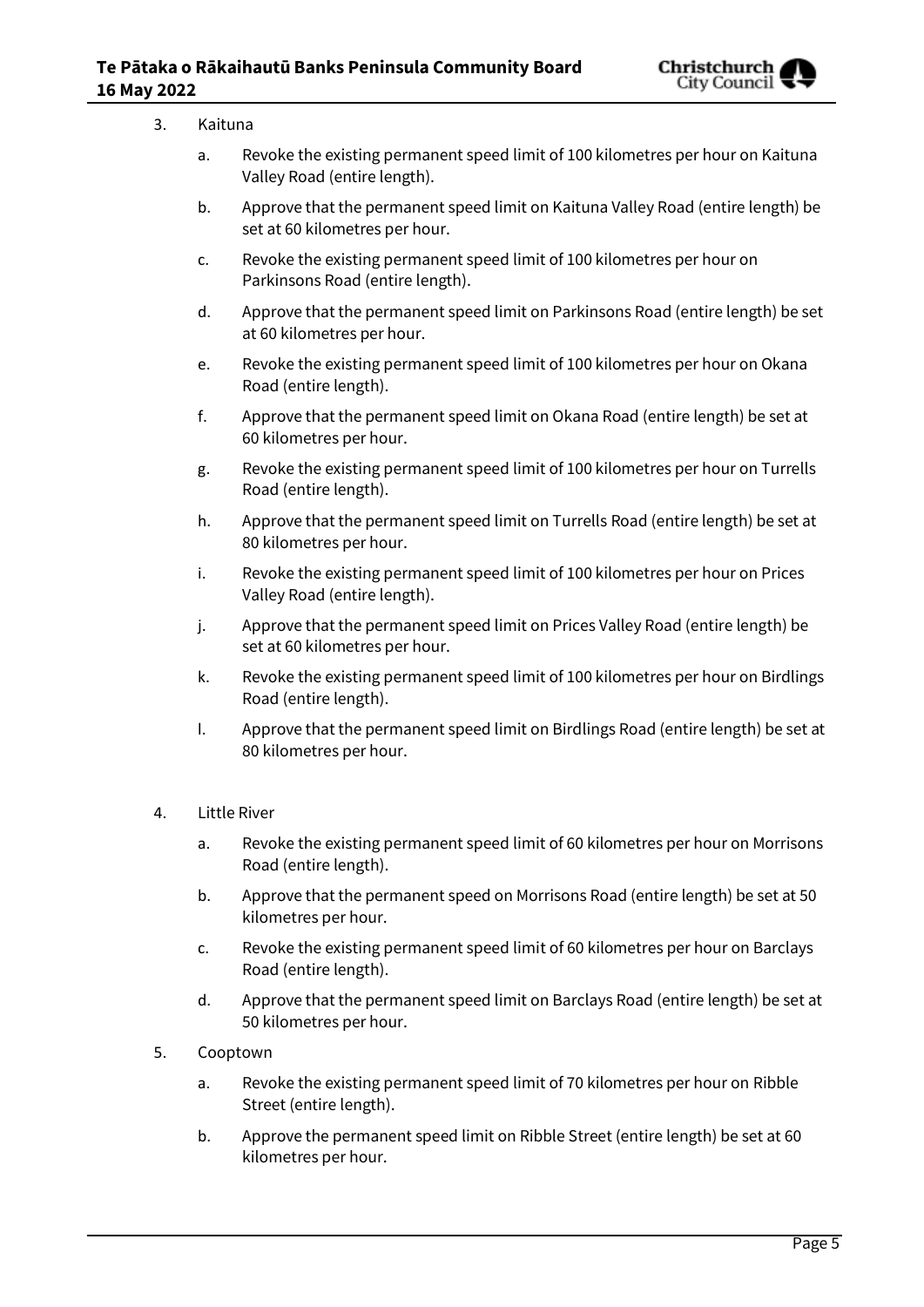

- c. Revoke the existing permanent speed limit of 70 kilometres per hour on Mersey Street (entire length).
- d. Approve that the permanent speed limit on Mersey Street be set at 60 kilometres per hour.
- 6. Barrys Bay / Duvauchelle
	- a. Revoke the existing permanent speed limit of 100 per hour on French Peak Road (entire length).
	- b. Approve that the permanent speed limit on French Peak Road (entire length) be set at 60 kilometres per hour.
	- c. Revoke the existing permanent speed limit of 100 kilometres per hour on Barrys Bay Valley Road (entire length).
	- d. Approve that the permanent speed limit on Barrys Bay Valley Road (entire length) be set at 60 kilometres per hour.
	- e. Revoke the existing permanent speed limit of 100 kilometres per hour on Duvauchelle Stock Route (entire length).
	- f. Approve that the permanent speed limit on Duvauchelle Stock Route (entire length) be set at 60 kilometres per hour.
	- g. Revoke the existing permanent speed limit of 100 kilometres per hour on Pigeon Bay Road commencing at its intersection with Duvauchelle Stock Route and extending in a northerly direction to its intersection with Summit Road.
	- h. Approve that the permanent speed limit on Pigeon Bay Road commencing at its intersection with Duvauchelle Stock Route and extending in a northerly direction to its intersection with Summit Road be set at 60 kilometres per hour.
	- i. Revoke the existing permanent speed limit of 70 kilometres per hour on Duvauchelle School Lane (entire length)
	- j. Approve that the permanent speed limit on Duvauchelle School Lane (entire length) be set at 60 kilometres per hour.
	- k. Revoke the existing permanent speed limit of 70 kilometres per hour on Pawsons Valley Road commencing at its intersection with Christchurch- Akaroa Road (SH75) and extending in a northerly direction for a distance of 770 metres.
	- l. Revoke the existing permanent speed limit of 100 kilometres per hour on Pawsons Valley Road commencing at a point 770 metres north of its intersection with Christchurch- Akaroa Road (SH75) and extending in a northerly direction to its end.
	- m. Approve that the permanent speed limit on Pawsons Valley Road be set at 60 kilometres per hour (entire length).
	- n. Revoke the existing permanent speed limit of 100 kilometres per hour on Pipers Valley Road (entire length).
	- o. Approve that the permanent speed limit on Pipers Valley Road be set 60 kilometres per hour (entire length).
	- p. Revoke the existing permanent speed limit of 50 kilometres per hour on Seafield Road (entire length).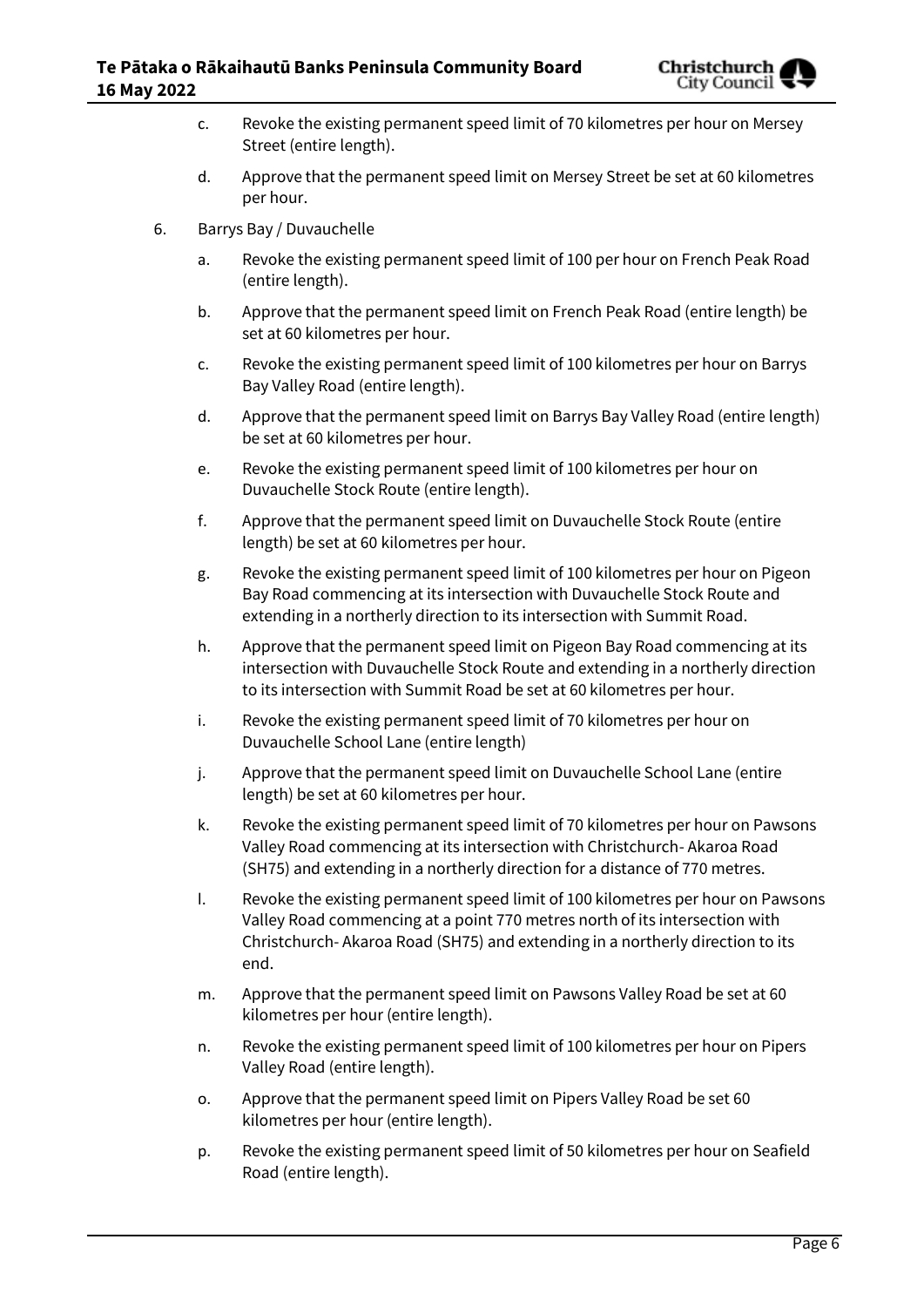

- q. Approve that the permanent speed limit on Seafield Road (entire length) be set at 40 kilometres per hour.
- r. Revoke the existing permanent speed limit of 50 kilometres per hour on Haywards Lane (entire length).
- s. Approve that the permanent speed on Haywards Lane (entire length) be set at 40 kilometres per hour.
- t. Revoke the existing permanent speed limit of 50 kilometres per hour on Bayview Crescent (entire length).
- u. Approve that the permanent speed limit on Bayview Crescent (entire length) be set at 40 kilometres per hour.
- 7. Ngaio Point / Robinsons Bay
	- a. Revoke the existing permanent speed limit of 50 kilometres per hour on Monarch Drive (entire length).
	- b. Approve that the permanent speed limit on Monarch Drive (entire length) be set at 40 kilometres per hour.
	- c. Revoke the existing permanent speed limit of 50 kilometres per hour on Kanuka Place (entire length).
	- d. Approve that the permanent speed limit on Kanuka Place (entire length) be set at 40 kilometres per hour.
	- e. Revoke the existing permanent speed limit of 50 kilometres per hour on Totara Drive (entire length).
	- f. Approve that the permanent speed limit on Totara Drive (entire length) be set at 40 kilometres per hour.
	- g. Revoke the existing permanent speed limit of 100 kilometres per hour on Okains Bay Road commencing at its intersection with Christchurch Akaroa Road (SH75) and extending in a north easterly direction to its intersection with Summit Road.
	- h. Approve that the permanent speed limit on Okains Bay Road commencing at its intersection with Christchurch Akaroa Road (SH75) and extending in a north easterly direction to its intersection with Summit Road be set at 60 kilometres per hour.
	- i. Revoke the existing permanent speed limit of 50 kilometres per hour on Ngaio Grove (entire length).
	- j. Approve that the permanent speed limit on Ngaio Grove (entire length) be set at 40 kilometres per hour.
	- k. Revoke the existing permanent speed limit of 100 kilometres per hour on Robinsons Bay Valley Road (entire length).
	- l. Approve that the permanent speed limit on Robinsons Bay Valley Road (entire length) be set at 40 kilometres per hour.
	- m. Revoke the existing permanent speed limit of 100 kilometres per hour on School Road (Robinsons Bay) (entire length).
	- n. Approve that the permanent speed limit on School Road (Robinsons Bay) (entire length) be set at 60 kilometres per hour.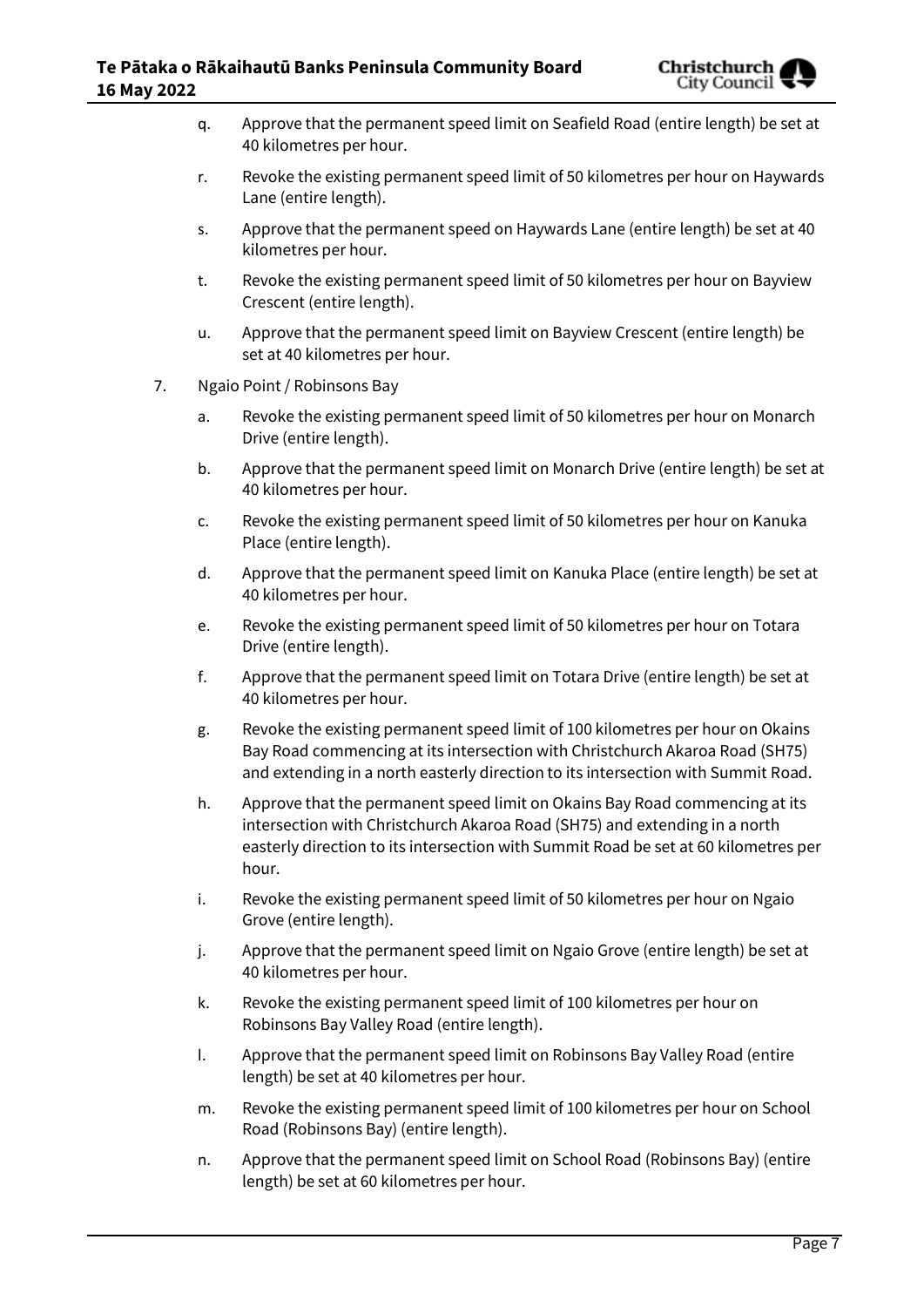

- o. Revoke the existing permanent speed limit of 100 kilometres per hour on Sawmill Road (entire length).
- p. Approve that the permanent speed limit on Sawmill Road (entire length) be set at 60 kilometres per hour.
- q. Revoke the existing permanent speed limit of 100 kilometres per hour on Tizzards Road (entire length).
- r. Approve that the permanent speed limit on Tizzards Road (entire length) be set at 60 kilometres per hour.
- s. Revoke the existing permanent speed limit of 100 kilometres per hour on Kingstons Hill Road (entire length).
- t. Approve that the permanent speed limit on Kingstons Hill Road (entire length) be set at 60 kilometres per hour.
- u. Revoke the existing permanent speed limit of 100 kilometres per hour on Robinsons Bay Wharf Road (entire length).
- v. Approve that the permanent speed limit on Robinsons Bay Wharf Road (entire length) be set at 60 kilometres per hour.
- 8. Takamatua Bay
	- a. Revoke the existing permanent speed limit of 50 kilometres per hour speed limit on Takamatua Bay Road (entire length).
	- b. Approve the permanent speed limit on Takamatua Bay Road (entire length) be set a 40 kilometres per hour.
	- c. Revoke the existing permanent speed limit of 50 kilometres per hour on Takamatua Beach Road (entire length).
	- d. Approve that the permanent speed limit on Takamatua Beach Road (entire length) be set at 40 kilometres per hour.
	- e. Revoke the existing permanent speed limit of 50 kilometres per hour on Old French Road commencing at intersection with Takamatua Bay Road and extending in a southerly direction for a distance of 260 metres.
	- f. Revoke the existing permanent speed limit of 100 kilometres per hour on Old French Road commencing at a point 260 metres south of its intersection with Takamatua Bay Road and extending in a southerly direction to its intersection with Christchurch Akaroa Road (SH75).
	- g. Approve that the permanent speed limit on Old French Road (entire length) be set at 40 kilometres per hour.
	- h. Revoke the existing permanent speed limit of 50 kilometres per hour on Quail Crescent (entire length).
	- i. Approve that the permanent speed limit on Quail Crescent (entire length) be set at 40 kilometres per hour.
	- j. Revoke the existing permanent speed limit of 50 kilometres per hour on McRaes Road (entire length).
	- k. Approve that the permanent speed limit on McRaes Road (entire length) be set at 40 kilometres per hour.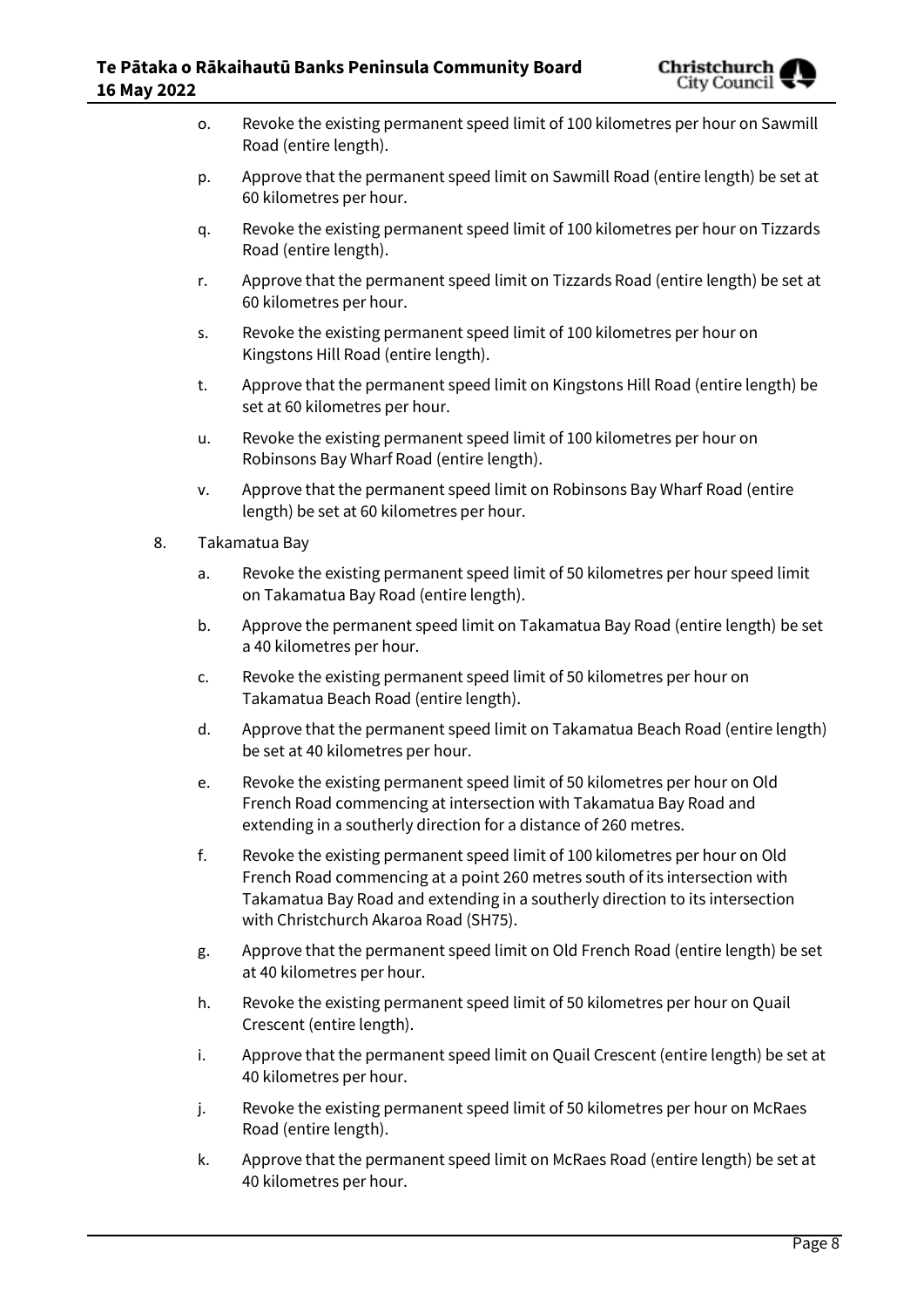

- l. Revoke the existing permanent speed limit of 50 kilometres per hour on Kingfisher Road (entire length).
- m. Approve that the permanent speed limit on Kingfisher Road (entire length) be set at 40 kilometres per hour.
- n. Revoke the existing permanent speed limit of 50 kilometres per hour on Kotare Lane (entire length).
- o. Approve that the permanent speed limit on Kotare Lane (entire length) be set at 40 kilometres per hour.
- p. Revoke the existing permanent speed limit of 50 kilometres per hour on Lushingtons Bay Road (entire length).
- q. Approve that the permanent speed limit on Lushingtons Bay Road (entire length) be set at 40 kilometres per hour.
- 9. Takamatua Valley
	- a. Revoke the existing permanent speed limit of 70 kilometres per hour on Takamatua Valley Road commencing at its intersection with Christchurch Akaroa Road (SH75) and extending in an easterly direction to a point 299 metres east of its intersection with Kotlowski Road.
	- b. Revoke the existing permanent speed limit of 100 kilometres per hour on Takamatua Valley Road commencing at a point 299 metres east of its intersection with Kotlowski Road and extending to its end.
	- c. Approve the permanent speed limit on Takamatua Valley Road (entire length) be set at 40 kilometres per hour.
	- d. Revoke the existing permanent speed limit of 70 kilometres per hour on Bells Road (entire length).
	- e. Approve that the permanent speed limit on Bells Road (entire length) be set at 40 kilometres per hour.
	- f. Revoke the existing permanent speed limit of 70 kilometres per hour on Kotlowski Road (entire length).
	- g. Approve that the permanent speed limit on Kotlowski Road (entire length) be set at 40 kilometres per hour.
	- h. Revoke the existing permanent speed limit of 100 kilometres per hour on Old Le Bons Track (entire length).
	- i. Approve that the permanent speed limit on Old Le Bons Track (entire length) be set at 40 kilometres per hour.
- 10. Approve that these resolutions take effect when signage and/or road markings that evidence the restrictions described in the staff report are in place (or removed in the case of revocations).
- 11. Authorise staff to make and typographical changes or to correct minor errors or omissions in the above descriptions of the roads to which the speed limits apply (being changes that do not affect the materiality of the resolutions).

Tori Peden/Nigel Harrison **Carried**

Howard Needham requested his vote against the resolution of Item 7 be recorded.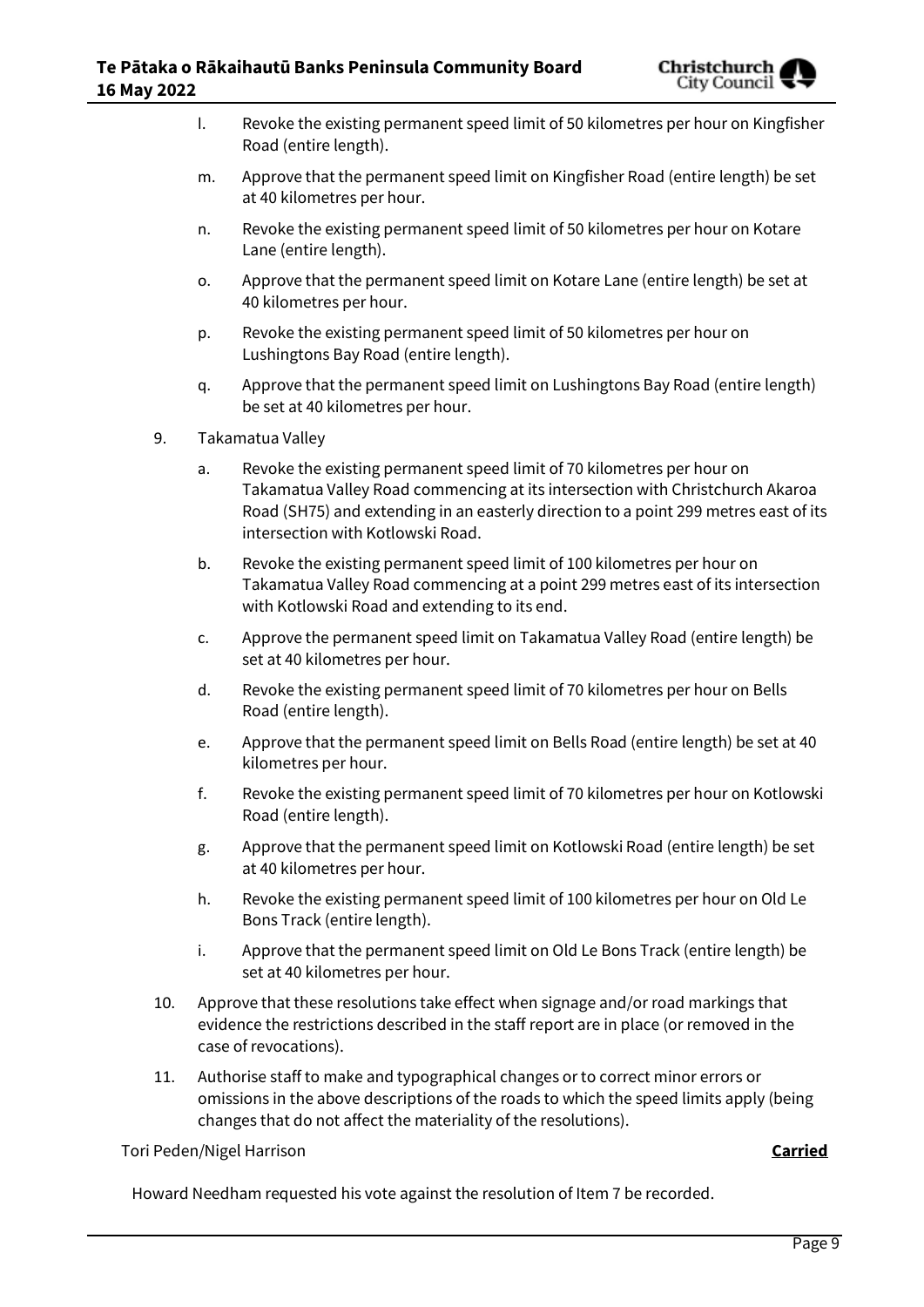

### **8. Yew Cottage - Future Plans**

### **Board Comment**

The Board discussed the plans for the restoration and use of Yew Cottage, including its designation as a heritage building in the District Plan and how such a designation impacted the options available to restore the building and utilise the site. Staff commented that changing the decision to restore the building to a different course of action would require a new consultation with the community and possibly a hearings panel decision, which could not get underway until next year.

The Board raised some concerns about the cost of the project and the possibility of future cost increases to restore and move the cottage before it could be made available as a residential dwelling.

The Board sought assurances that local construction companies would be given the opportunity to tender for the work, and that the Board would be informed if the estimated costs of renovation increased far beyond the current projected costs.

The officer recommendation was moved by Scott Winter and seconded by Jamie Stewart before being voted on. Andrew Turner then requested a division, the result of which is reported below.

### **Community Board Resolved BKCB/2022/00028**

### **(Original officer recommendation accepted without change)**

### **Part C**

That Te Pātaka o Rākaihautū Banks Peninsula Community Board:

1. Endorse the previous Banks Peninsula Community Board meeting 16/09/2019 resolution BKCB/2019/00121 item 2:

> "Approve the future use of Yew Cottage as a residential dwelling to be leased out once repaired to residential tenancy standards, noting that a resource consent will be required for this process."

*The division was declared carried by 7 votes to 1 vote the voting being as follows:*

*For: Tori Peden, Tyrone Fields, Reuben Davidson, Nigel Harrison, Jamie Stewart, Andrew Turner and Scott Winter*

*Against: Howard Needham*

Scott Winter/Jamie Stewart **Carried**

## **9. Te Pātaka o Rākaihautū Banks Peninsula Community Board Area Report - April 2022**

**Community Board Resolved BKCB/2022/00029**

**(Original officer recommendation accepted without change)**

**Part B**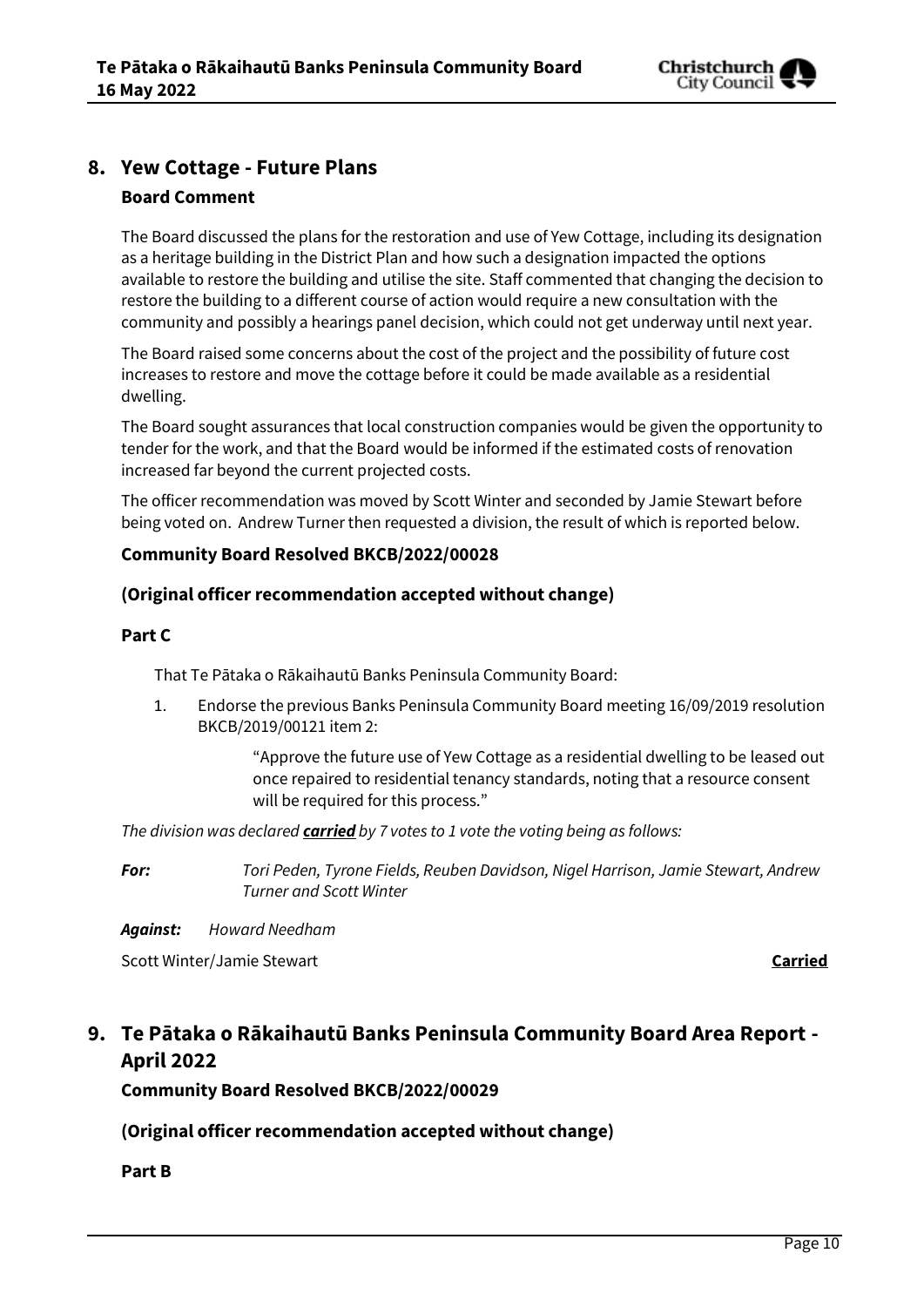

That Te Pātaka o Rākaihautū Banks Peninsula Community Board:

 $1.$ Receive Te Pātaka o Rākaihautū Banks Peninsula Community Board Area Report for April 2022.

Tori Peden/Nigel Harrison **Carried**

**10. Elected Members' Information Exchange Te Whakawhiti Whakaaro o Te Kāhui Amorangi**

### **Part B**

Board members exchanged information on the following:

- Britomart Memorial concern about maintenance and future.
- Excess Water Charges need to address on-property leaks.
- Lyttelton Review new format after redesign of hard copy communication.
- Annual Plan submissions Banks Peninsula community members and organisations were well-represented in the process and at the hearings.
- Temporary road speed concern at imposition of speed limit for logging trucks coming from Moepuku Peninsula.
- Heritage sites across the Peninsula need to ensure protection.
- Facilities booking at the Akaroa Service Centre ability of residents to book, or be assisted in booking, the recreation ground and building.
- Birdlings Flat wastewater consents upcoming community meeting to be held.
- Takamatua Residents Association issues with maintenance programme.

### **10.1 Freedom Campers - Enforcement Resources**

Members raised the return of freedom campers to Naval Point and the expected increase of freedom campers across Banks Peninsula and what enforcement resources are, or will be, made available to ensure campers are adhering to the applicable bylaws and safety requirements. Members also noted the need to include freedom camping issues in the Destination Management Plan.

### **Part B**

That Te Pātaka o Rākaihautū Banks Peninsula Community Board:

1. Requests an update from staff in the form of a memorandum on the ways in which the return of freedom campers to Banks Peninsula will be managed, including enforcement resources that are available.

### **10.2 Ross Terrace, Lyttelton - Road Edge Maintenance**

It was reported that there is an ongoing issue with road edge fire risk management on Ross Terrace in Lyttelton. Correspondence has been exchanged between residents and Council staff from December of last year. The issue remains unresolved despite multiple responses.

### **Part B**

That Te Pātaka o Rākaihautū Banks Peninsula Community Board:

1. Requests comment from staff regarding the roadside maintenance for Ross Terrace in Lyttelton, and a response on the problem reported by residents.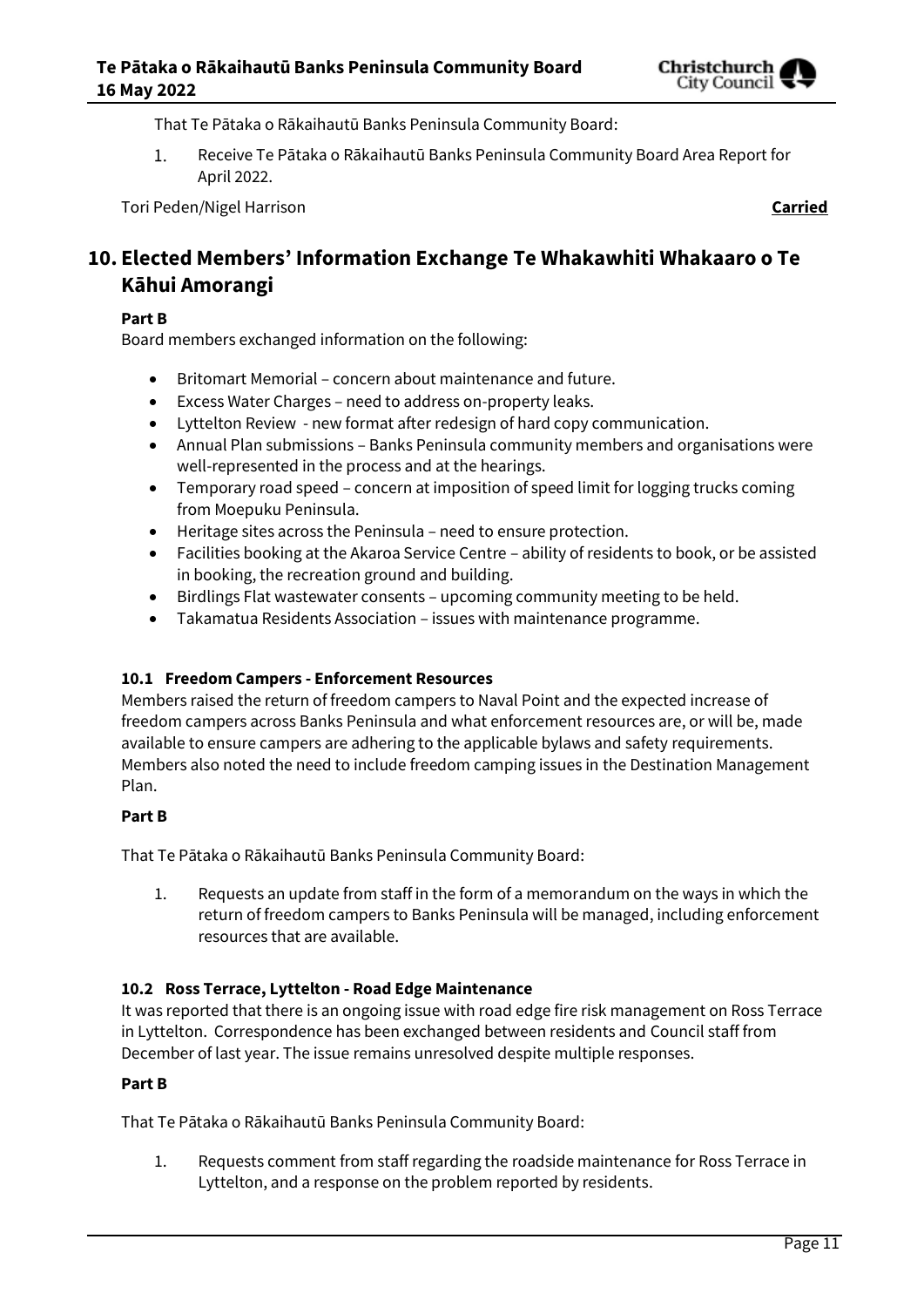

### **10.3 Council Road Reserves - Levels of Service**

Members noted that the lack of roadside maintenance was an issue on roads right across Banks Peninsula, and that there was often fly-tipping where the roadsides were unmaintained.

### **Part B**

That the Te Pātaka o Rākaihautū Banks Peninsula Community Board:

1. Request a briefing from staff on the levels of service for roadside mowing and vegetation control across Banks Peninsula.

### **10.4 Road Maintenance - Governors Bay**

It was reported that residents were concerned about a failed culvert outside 24 Merlincote Crescent in Governors Bay. Local residents have on more than one occasion reported the failure of this culvert and are now concerned that the under-runner is getting bigger and winter is coming. It was reported that the culvert was marked with road cones more than three months ago.

### **Part B**

That the Te Pātaka o Rākaihautū Banks Peninsula Community Board:

1. Request staff to contact local residents regarding their concerns at the lack of action on the failed culvert adjacent to number 24 Merlincote Crescent.

### **10.5 Lyttelton Pedestrian Safety**

It was reported that there were concerns for the safety of school children in Lyttelton, especially now as there is only one school, and pupils have to traverse busy roads to walk or cycle to the east side of the town. For example crossing Godley Quay was a safety concern, with no pedestrian friendly options available.

### **Part B**

That the Te Pātaka o Rākaihautū Banks Peninsula Community Board:

1. Request information from staff on possible safety opportunities for pedestrians, especially school children, negotiating busy roads in Lyttelton.

### **10.6 Little River Dog Park**

It was reported that the Little River Wairewa Community Trust was seeking an update on progress with the Dog Park in Little River.

### **Part B**

That the Te Pātaka o Rākaihautū Banks Peninsula Community Board:

1. Request an update on the Little River Dog Park.

### **Karakia Whakamutunga:** Reuben Davidson

### **Meeting concluded at 12.23pm.**